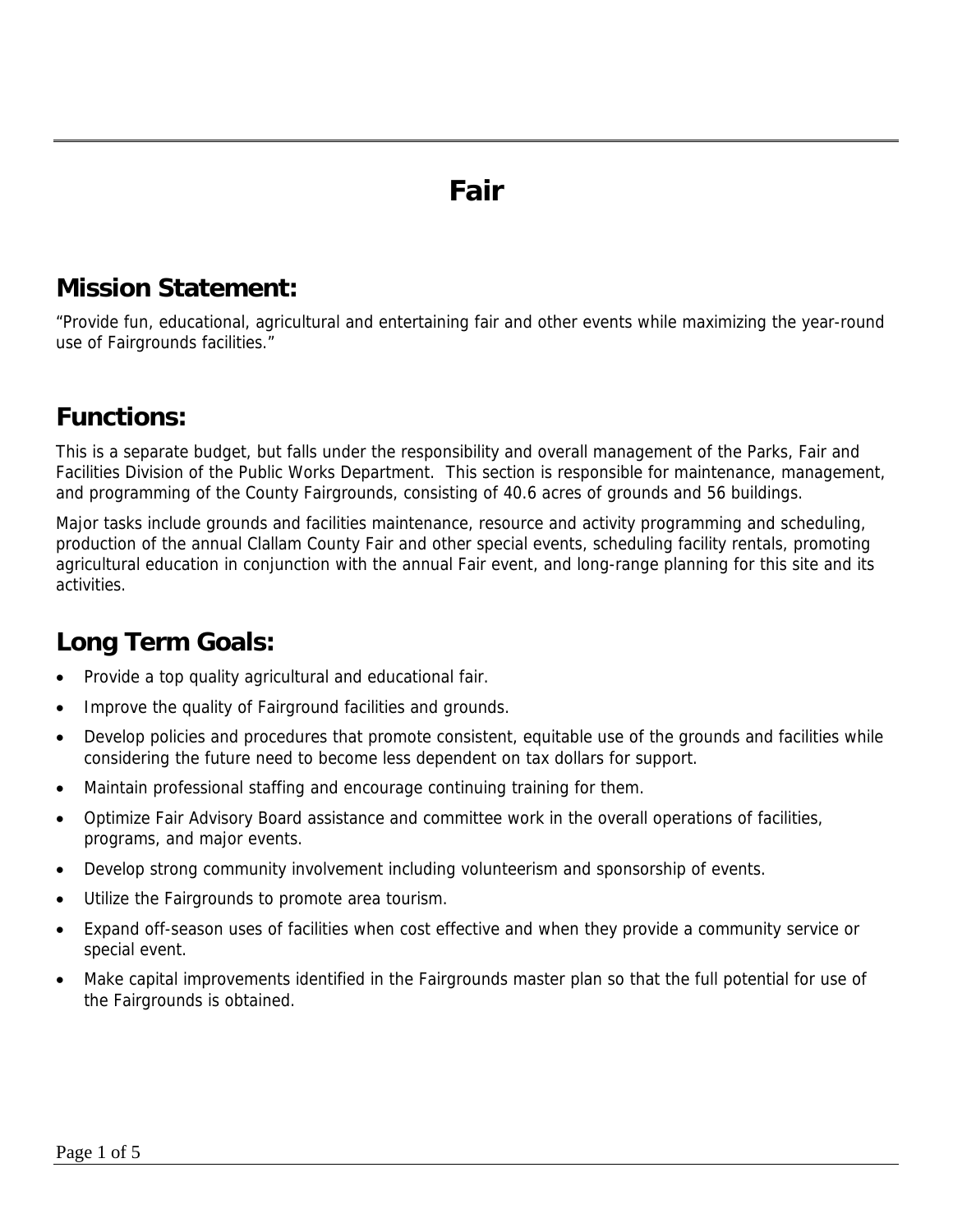### **Short Term Objectives:**

- Be proactive in the State's effort to review pari-mutuel funding for local fairs.
- Improve and diversify the annual Fair event so that it has new features and becomes more exciting each year.
- Improve the grounds, making them more park-like, and continue to work on scheduled facility repair and maintenance work lists projects so the Fairgrounds becomes a more attractive and functional facility.
- Develop and implement a master plan for facility and program development and improvement and update it annually.
- Continue to improve committee involvement in organizing and improving major Fair functions such as the rodeo, entertainment, parking and security, exhibit evaluations, log show, kids' day, advertising, etc.
- Provide diverse entertainment opportunities with continuous walk-around entertainers, quality small stage shows, and arena events suitable for all ages.
- Encourage more exhibitors to show their crafts, animals, art, agricultural wares, etc.
- Hire marketing consultant to work with committee to put together a focused marketing plan for Fair and off-season events.
- Implement a plan to secure additional fair sponsorships for special programs during the fair.
- Develop more private/public partnership events.
- Organize and implement one additional major two-day event or festival to be run by the Fair Board and improved upon each year.

### **Accomplishments in 2008:**

- Improve fair website
- Revise Fair fees (excluding entry fees)
- Construct cover at scales
- Improve horse arena surfacing
- Install irrigation at antique area
- Construct new north midway
- Replace kitchen equipment (Range and refrigerator)
- Purchase electric vehicle
- Enclose camping area with fencing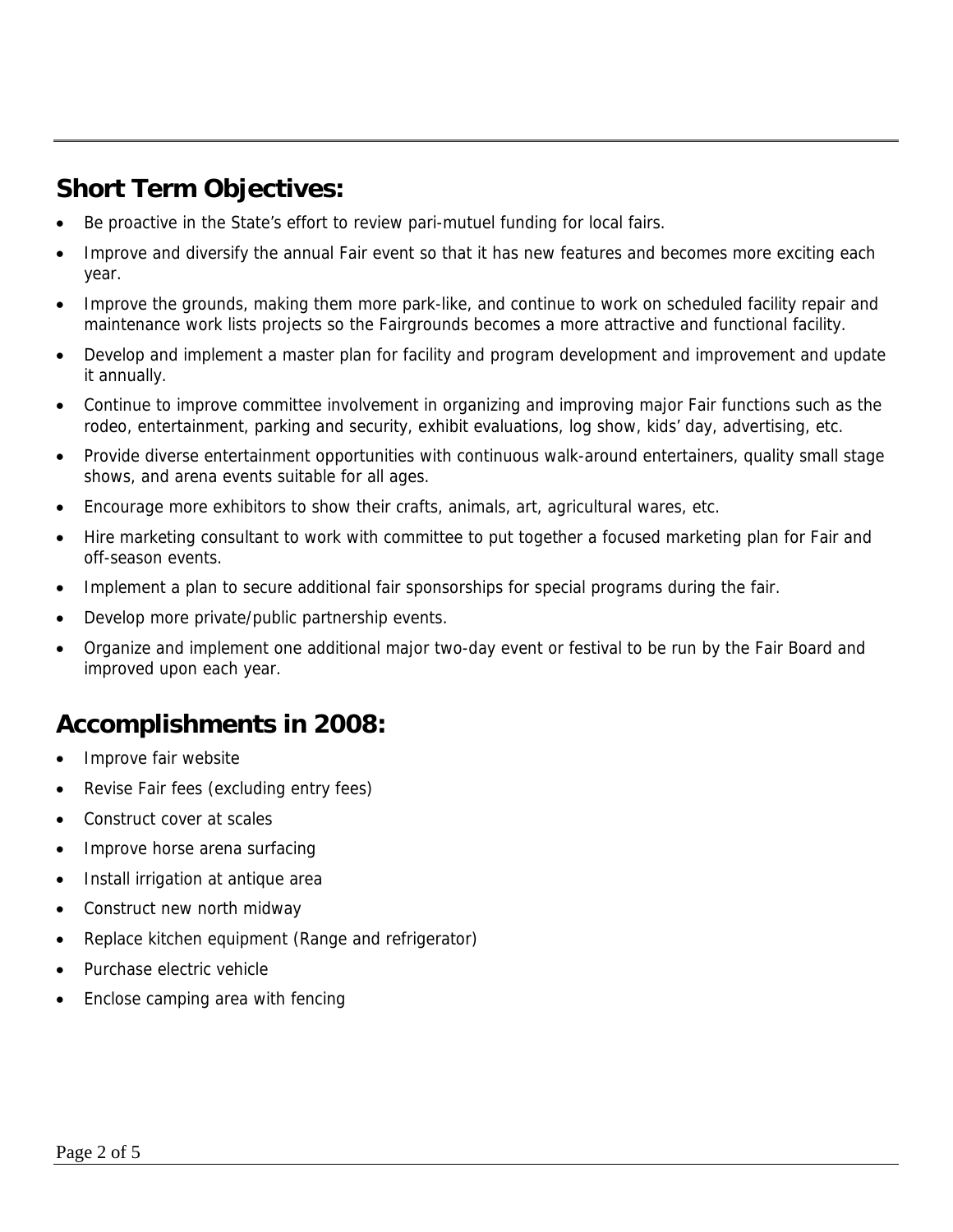### **Performance Indicators:**

|                                        | 2006 Actual   | 2007 Actual  | 6/30/08<br>Actual | 2009 Goals   |
|----------------------------------------|---------------|--------------|-------------------|--------------|
| Revenues vs. Expenditures (no Capital) | $$.92/\$1.00$ | \$.99/\$1.00 | \$1.01/\$1.00     | \$.89/\$1.00 |
| Vendor Space Rental Income             | \$27,483      | \$38,020     | \$30,678          | \$32,000     |
| <b>Carnival Proceeds</b>               | \$43,173      | \$43,329     | \$0               | \$43,000     |
| <b>Gate Receipts</b>                   | \$138,285     | \$129,966    | \$0               | \$135,000    |
| Fair Attendance                        | 31,975        | 30,022       | 0                 | 32,000       |
| <b>Fair Exhibitors</b>                 | 911           | 1,333        | 0                 | 1,300        |
| Off-Season Event Days                  | 187           | 187          | 69                | 190          |

### **Workload Indicators:**

|                                                    | 2006 Actual | 2007 Actual | 6/30/08<br>Actual | 2009<br>Estimate |
|----------------------------------------------------|-------------|-------------|-------------------|------------------|
| Grounds (acres)                                    | 40.6        | 40.6        | 40.6              | 40.6             |
| Number of Buildings<br>*Demolition of Plaza Booths | 56          | $*39$       | 39                | 39               |
| Interior Exhibit Space (S.F.)                      | 27,480      | 27,480      | 27,480            | 27,480           |
| Animal Barn Space (S.F.)                           | 29,110      | 29,110      | 29,110            | 29,110           |
| <b>Vendor Spaces</b>                               | 200         | 219         | 183               | 183              |

### **Staffing Level:**

|                              | 2006 Actual | 2007 Actual | 6/30/08<br>Actual | 2009 Budget |
|------------------------------|-------------|-------------|-------------------|-------------|
| <b>Full Time Equivalents</b> | 2.45        | 2.45        | 2.45              | 2.45        |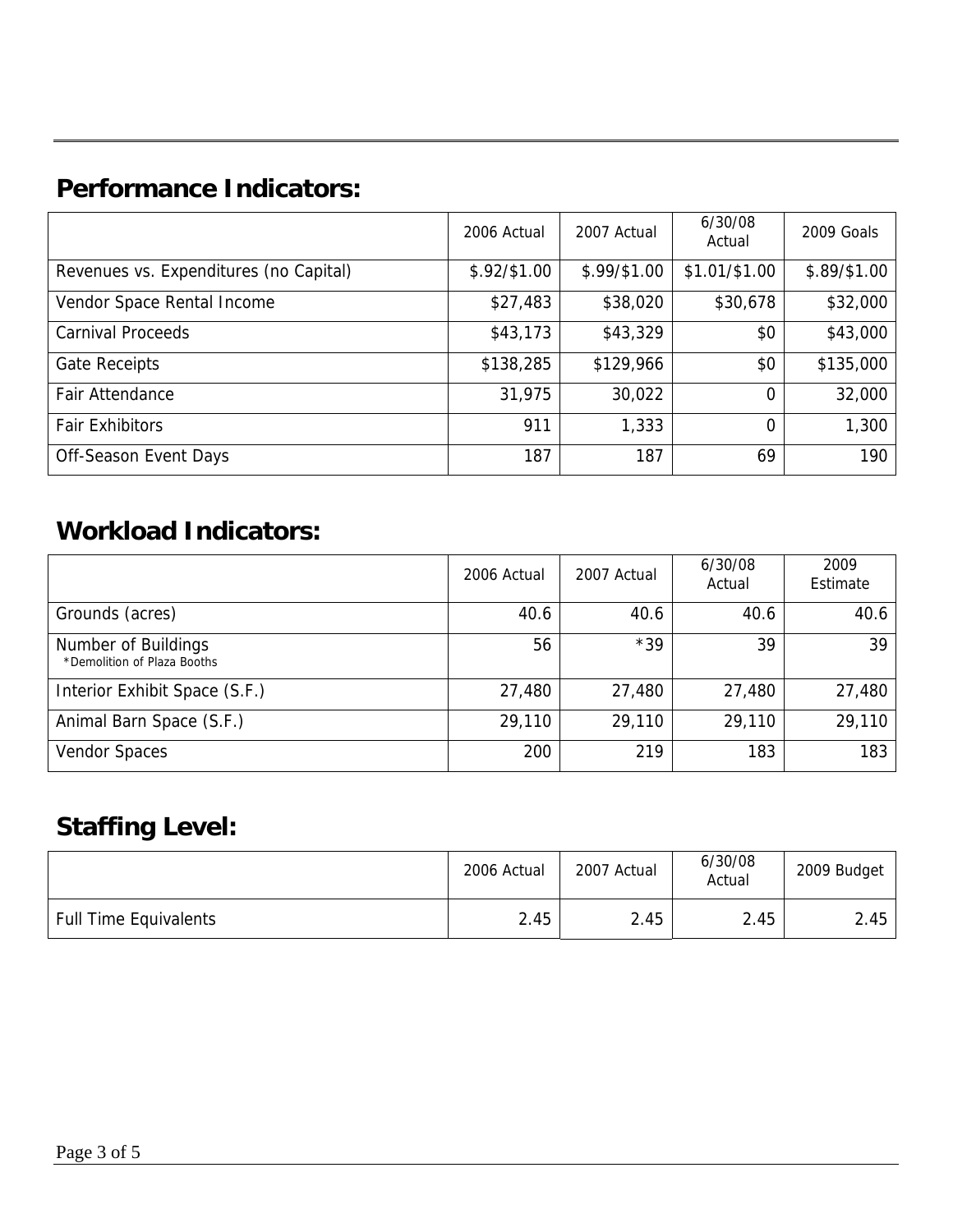# **Operating Budget**

### **Revenues:**

|                                       | 2006 Actual | 2007 Actual | 6/30/08<br>Actual | 2009 Budget |
|---------------------------------------|-------------|-------------|-------------------|-------------|
| Taxes                                 | 1,349       | 829         | 336               | 1,550       |
| Licenses and Permits                  | $\mathbf 0$ | 0           | 0                 |             |
| <b>Intergovernmental Revenues</b>     | 38,298      | 37,883      | 38,316            | 38,000      |
| <b>Charges for Goods and Services</b> | 196,165     | 185,829     | 1,556             | 197,300     |
| <b>Fines and Forfeits</b>             | $\Omega$    | 0           | 0                 |             |
| <b>Miscellaneous Revenues</b>         | 96,401      | 121,525     | 62,919            | 122,450     |
| <b>Other Financing Sources</b>        | $\Omega$    | 0           | 0                 |             |
| <b>General Tax Support</b>            | 28,197      | 1,807       | (862)             | 24,844      |
| <b>TOTAL</b>                          | \$360,410   | \$347,873   | \$102,265         | \$384,144   |

## **Expenditures:**

|                                        | 2006 Actual | 2007 Actual | 6/30/08<br>Actual | 2009 Budget |
|----------------------------------------|-------------|-------------|-------------------|-------------|
| Salaries and Wages                     | 118,638     | 109,258     | 46,576            | 114,219     |
| <b>Personnel Benefits</b>              | 17,056      | 31,491      | 15,172            | 35,202      |
| <b>Supplies</b>                        | 39,197      | 30,969      | 15,647            | 42,250      |
| Other Services and Charges             | 149,508     | 153,579     | 16,708            | 165,370     |
| <b>Intergovernmental Services</b>      | 1,422       | 1,284       | 62                | 2,400       |
| <b>Interfund Payments for Services</b> | 34,589      | 21,292      | 8,100             | 24,703      |
| Capital Outlay                         | $\Omega$    | $\Omega$    | 0                 |             |
| <b>TOTAL</b>                           | \$360,410   | \$347,873   | \$102,265         | \$384,144   |